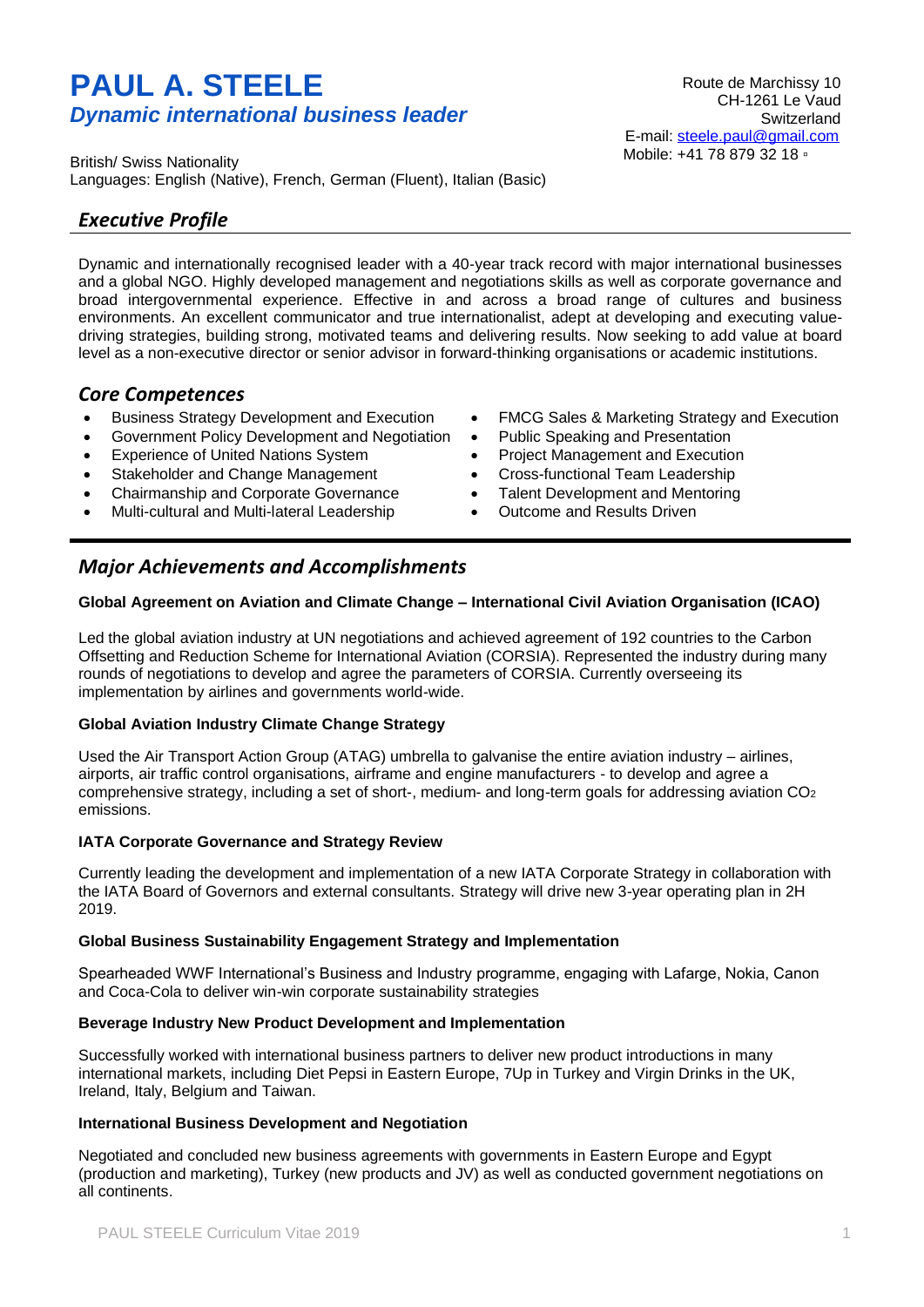### *Executive Experience*

### **2013 - 2019** International Air Transport Association (IATA) **Geneva, Switzerland**

**Corporate Secretary and Senior Vice President Member and External Relations** Global trade association with 293 members representing 83% of global air traffic. Acts as Secretary to the IATA Board of Governors and sub-committees. Drives the development and implementation of IATA's broad-ranging advocacy programmes world-wide, through 63 international offices, including policy offices in Montréal, Washington DC and Brussels.

#### **2008 - 2013** Air Transport Action Group (ATAG) **Executive Director**

Headed cross-industry association including airlines, airports, air traffic organisations and all major airframe and engine manufacturers to develop and implement a global climate change programme. Led aviation to be the first industry sector to establish global targets for CO<sup>2</sup> reduction. Led the industry in negotiations with governments via ICAO to establish the first global market-based measure to address climate change (CORSIA).

#### **2007 - 2013** International Air Transport Association (IATA) **Geneva, Switzerland Director of Aviation Environment**

Dual role with ATAG Executive Director position. Responsible for developing and implementing sustainability strategies with and on behalf of the world's major airlines, covering climate change, noise, local impacts as well as social responsibility issues such as human and wildlife trafficking. Acted as Secretary to IATA's Environment Committee comprised of 20 airline representatives.

### **2001- 2007** WWF International **Gland, Switzerland**

#### **Chief Operating Officer**

Reporting to the Director General, responsible for all operational activities of this global environmental NGO. Activities in over 100 countries with annual income of CHF 700m. Responsible globally for building partnerships between WWF International and private sector companies. Led a Network-wide initiative to introduce performance management techniques into the organisation and drove transparency and accountability throughout the Network.

#### **1996 - 2001** The Virgin Trading Company Ltd. **London, UK Chief Executive World-wide**

Reporting to the Chairman, directed all activities of a start-up soft drinks business with £200m sales in 15 territories. Managed 5 company-owned operations employing 110 people in 5 countries including strategic planning, new product innovation, marketing trading strategy implementation and concentrate manufacturing. Developed and maintained 11 international franchise relationships.

### **1995 - 1996** Hilton International **London, UK**

#### **Senior Vice President Sales, Marketing & I.T.**

Board position responsible for all sales, marketing and I.T. in Hilton's international chain of 150 hotels in 50 countries. Managed global sales & marketing team of 1000 people as well as a head office team of 50 I.T. specialists. Marketing budget of £100mm.

### 1979-1995 PepsiCo

### **1994 - 1995 Group Vice President Northern Europe London, UK**

Full P&L responsibility for all activities in UK, Ireland, Scandinavia, Netherlands, Belgium, Austria & Switzerland, (50% of total Europe profits). Rebuilt relationship with Britvic in UK and renegotiated annual marketing budget.

### **1992 - 1994 Vice President Sales & Marketing – Europe London, UK**

Responsible for divisional strategic development and all sales & marketing activities in 16 European countries. European advertising budget of £45mm and central programme budget of £10mm. Launched Pepsi Max in 16 countries with innovative promotional support. Negotiated pan-European MTV sponsorship and listings deal with retailer Promodes.